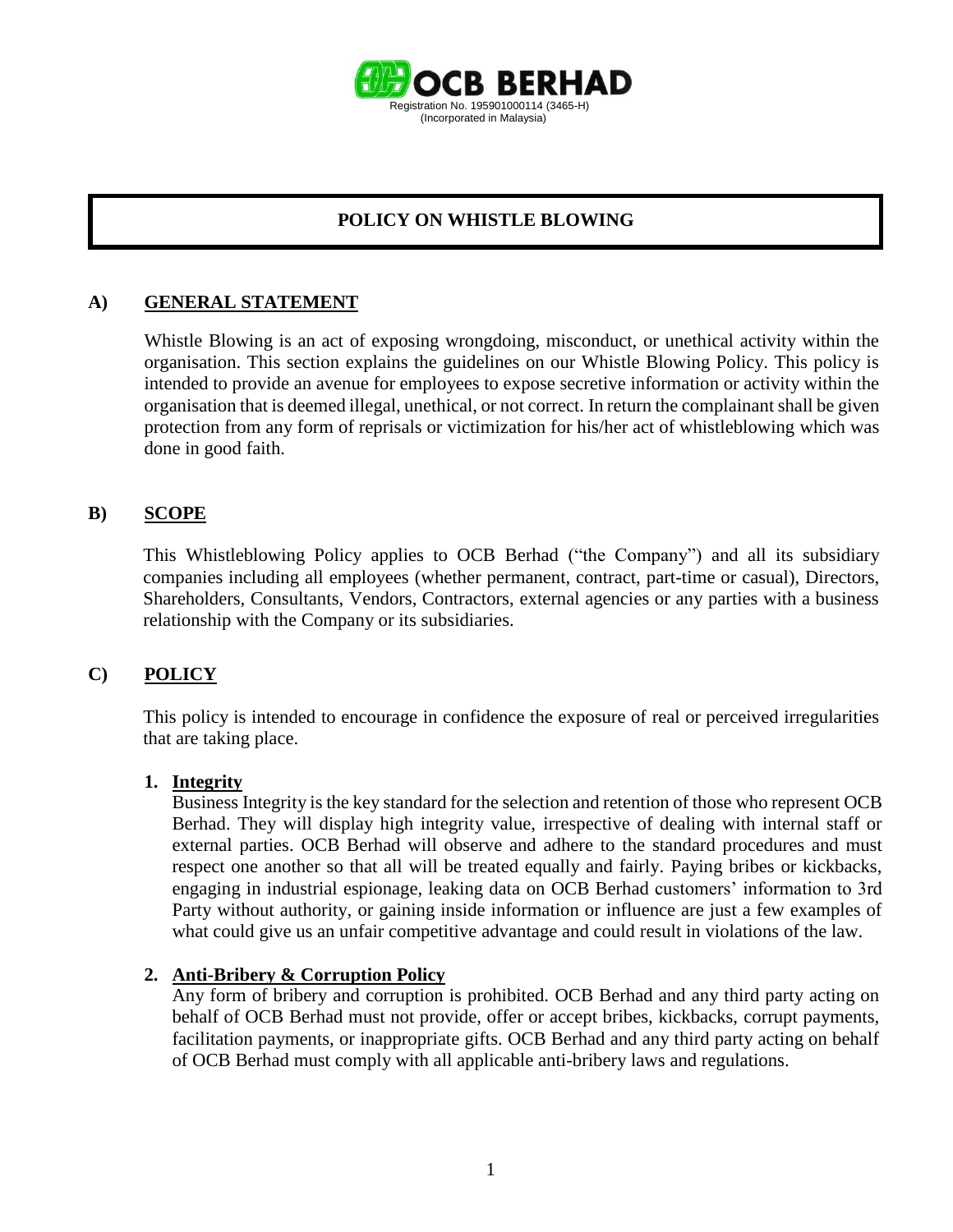

**3.** This policy will be in conjunction with the Policy on Corporate Code of Conduct.

The objective of this Policy:

- a) To deter all wrong doing and to promote high standards of good corporate practices.
- b) To provide proper avenues, channel or platform to raise or report on any concern/issues about actual or suspected improprieties in matters of financial reporting or other matters and receive feedback on any action taken on the wrong doings such as and not limited to fraud, thefts, dishonest acts, profiteering as a result of insider knowledge, accepting or giving bribes, intimidation, discrimination or harassment of staff , misappropriation of funds, disclosure of confidential information or documents to external parties, conflict of interests in business dealing with external parties or involved in prohibited activities.
- c) To give employees the assurance that they will be protected from reprisals or victimization for whistle blowing in good faith.
- d) The results of the investigation will only be disclosed to the whistle blower, if the whistle blower identifies himself/herself.

The channels for reporting of such concerns or matters are either via telephone, email and letters.

## **4. COMMUNICATION CHANNEL**

- a) Disclosure of information should initially and promptly be made by the Whistleblower to one or more of the following persons within the Company:
	- Tee Keng Hoon (Independent Non-Executive Director)
	- Abd Aziz Bin Attan (Senior Independent Non-Executive Director)
	- Agnes Maria Sam A/P John Sam (Independent Non-Executive Director)
	- Chan Kee Eng (Independent Non-Executive Director)
	- Wong Choon Shein (Non-Independent Non-Executive Director)
	- Fong Heng Leong (Non-Independent Non-Executive Director)
	- Mohd Harris Bin Pardi (Chief Operating Officer cum Executive Director)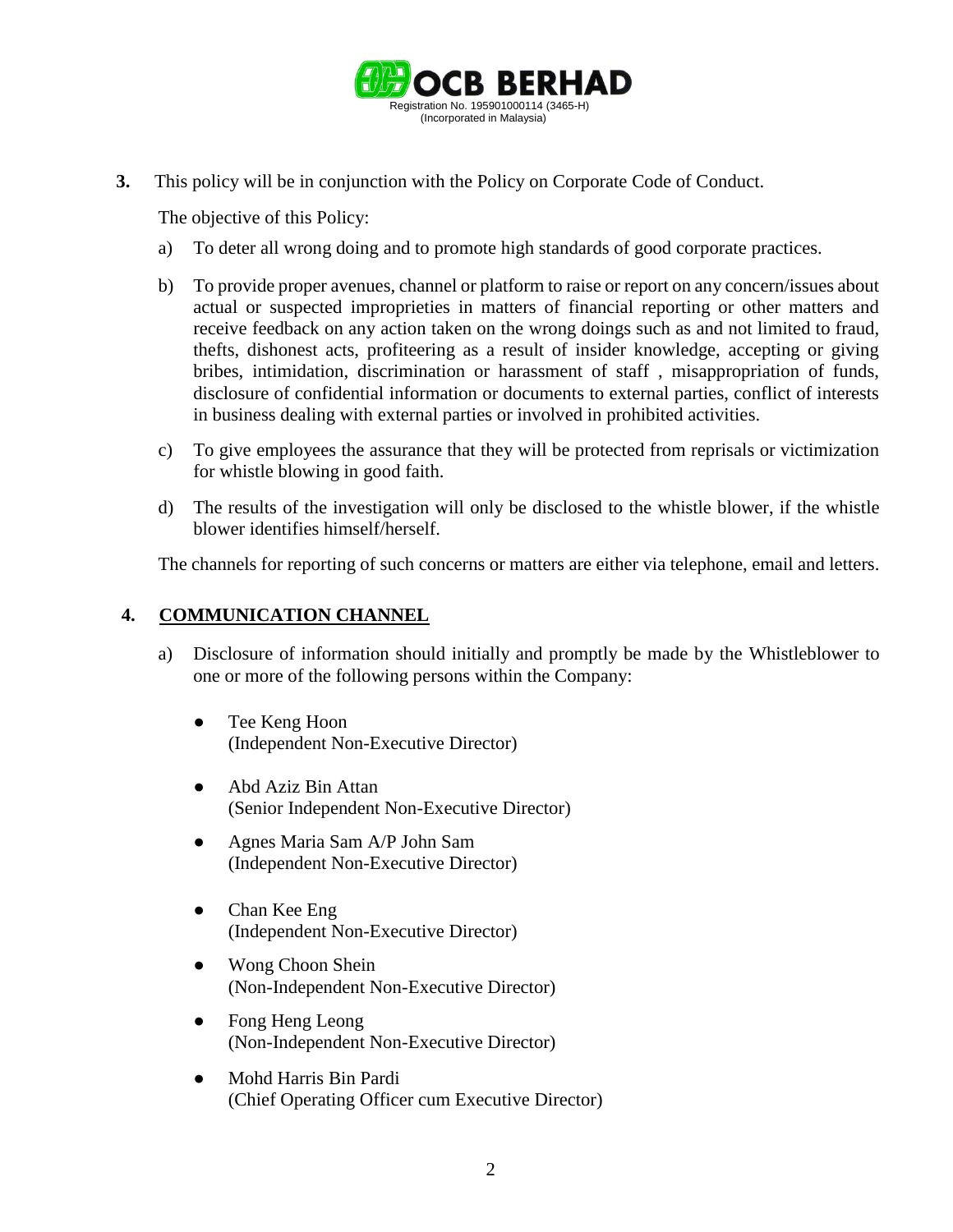

b) Report or disclosure under this Policy can be made through writing by email or mail addressed to the above persons as below.

| <b>Mailing Address:</b>                                                                                                     | Email Address:                                                          |
|-----------------------------------------------------------------------------------------------------------------------------|-------------------------------------------------------------------------|
| <b>OCB</b> Berhad<br>$2B-5$ , Level 5<br>Jalan SS 6/6, Kelana Jaya<br>47301 Petaling Jaya<br>Selangor Darul Ehsan, Malaysia | <b>Group Company Secretary</b><br>Ms. Tan Bee Keng<br>bktan@ocbb.com.my |

An employee concerned about speaking in confidence to another member of staff can speak directly to the Chief Operating Officer cum Executive Director – Mohd Harris Bin Pardi at [harris@ocbb.com.my.](mailto:harris@ocbb.com.my)

# **5. CONFIDENTIALITY & PROTECTION**

- a) A Whistleblower must identify himself / herself when submitting a complaint / disclosure. Upon making the disclosure in good faith:
	- The Whistleblower will be protected from any form of reprisal from within the Company or its subsidiaries as a direct consequence of the disclosure.
	- The Whistleblower's identity shall be protected i.e. kept confidential unless otherwise required by law or for purposes of any proceedings by or against the Company;
	- The identity and personal information of the Whistleblower and the alleged wrongdoer may be revealed to persons involved in the investigations of the wrong doings.
- b) Protection under 5(a) above will be accorded by the Company only when the Whistleblower satisfies all the following conditions:
	- The disclosure is done in good faith;
	- The Whistleblower is aware that the information and any allegations disclosed are true;
	- The Whistleblower has not communicated the disclosure to any other party not related to the disclosures;
	- The disclosure made is not for personal gain or interest.
- c) The Company views seriously any false, malicious or defamatory allegation. This can be considered as gross misconduct where appropriate disciplinary action may be taken by the Company.